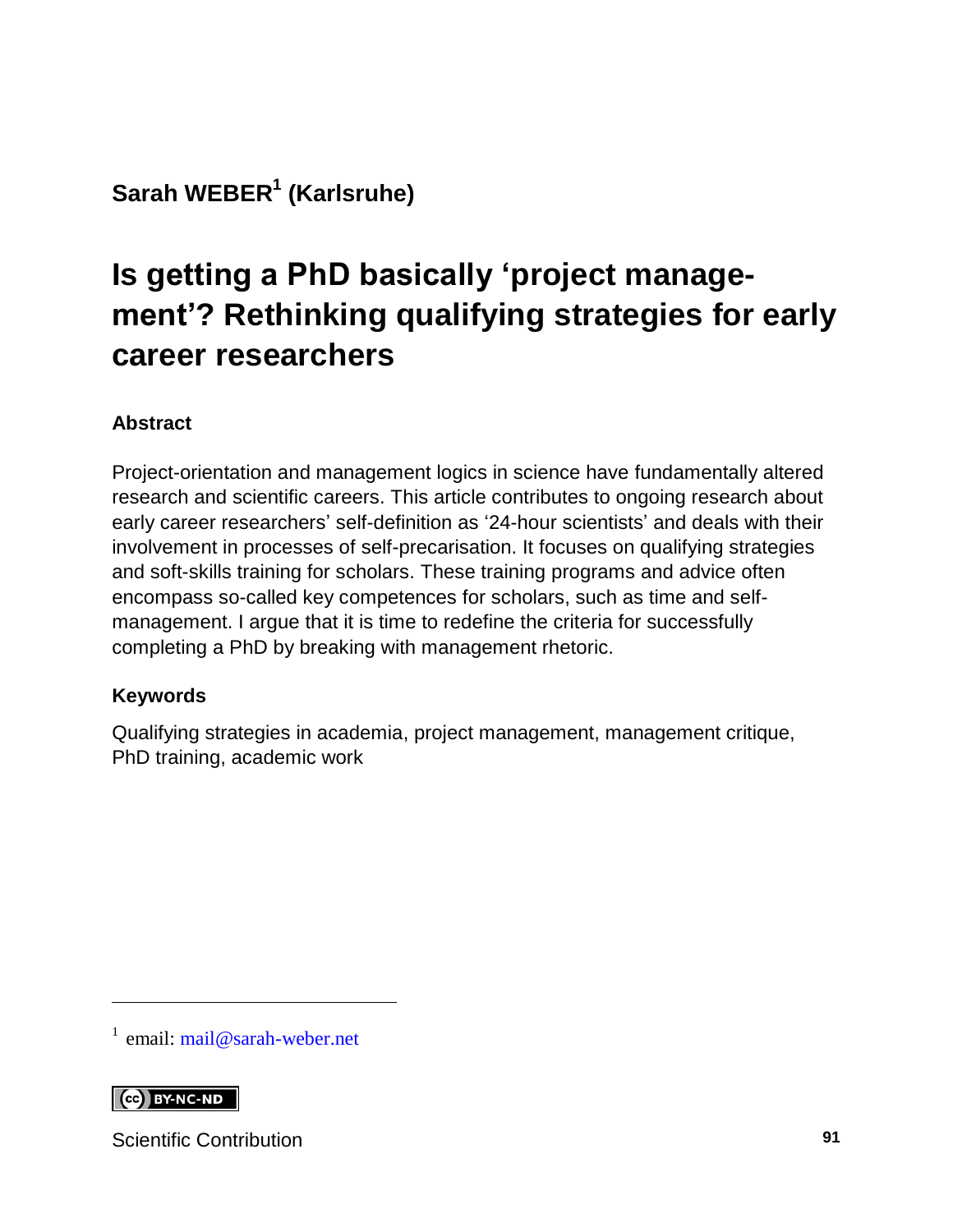#### **1 Introduction**

"In the project-based systems of justification, in order to become 'big', you have to sacrifice everything that restricts availability. You have to forgo having a project that takes a whole lifetime (a vocation, a trade, a marriage) and remain mobile. You must become a nomad. To meet this need for 'fluency', you have to forgo any stability, rooting or binding to persons and things. To be 'fluent' in this sense means to have no institutional obligations, to give autonomy preference over security, but also to rid yourself from the ballast of your own passions and values." (BOLTANSKI, 2007; translation by the author)

Boltanski criticises the project orientation which encompasses all areas of life – the project culture, as he calls it – and regards it as a great part of the capitalist system. The guiding principle of organising everything as a project is characteristic not only of the structure of work, but also extends deep into the social structures. Richard Sennett made a similar argument as early as 1998 in "The Corrosion of Character: The Personal Consequences of Work in the New Capitalism", when he described the new flexible capitalism. People can barely escape the social imperative, which requires permanent availability, flexibility, efficiency and self-management skills, as well as the willingness to give up the centre of one's life and also to loosen social ties rapidly in order to concentrate on more dynamic networking.

Whereas a critical philosophical position, as decidedly formulated by Jean-Paul SARTRE (1994), assumes that the subject, by exceeding the limits of the ego, focuses on the project as a "draft" of the self, the actors in the "project world" described by Boltanski appear more driven and at the same time thrown back on themselves. They are fluid and impalpable: They never remain in one place, in one department, at the side of their spouse, or even in one trade for a long time. And all those who are 'working on a project' shine particularly bright. The project-shape of their lives makes them both mysterious and hyper-transparent. Life is like a series of highlights that show our projects in a bright light – on Facebook or Tumblr, on the project pages of a university, documented in databases, or in the form of an art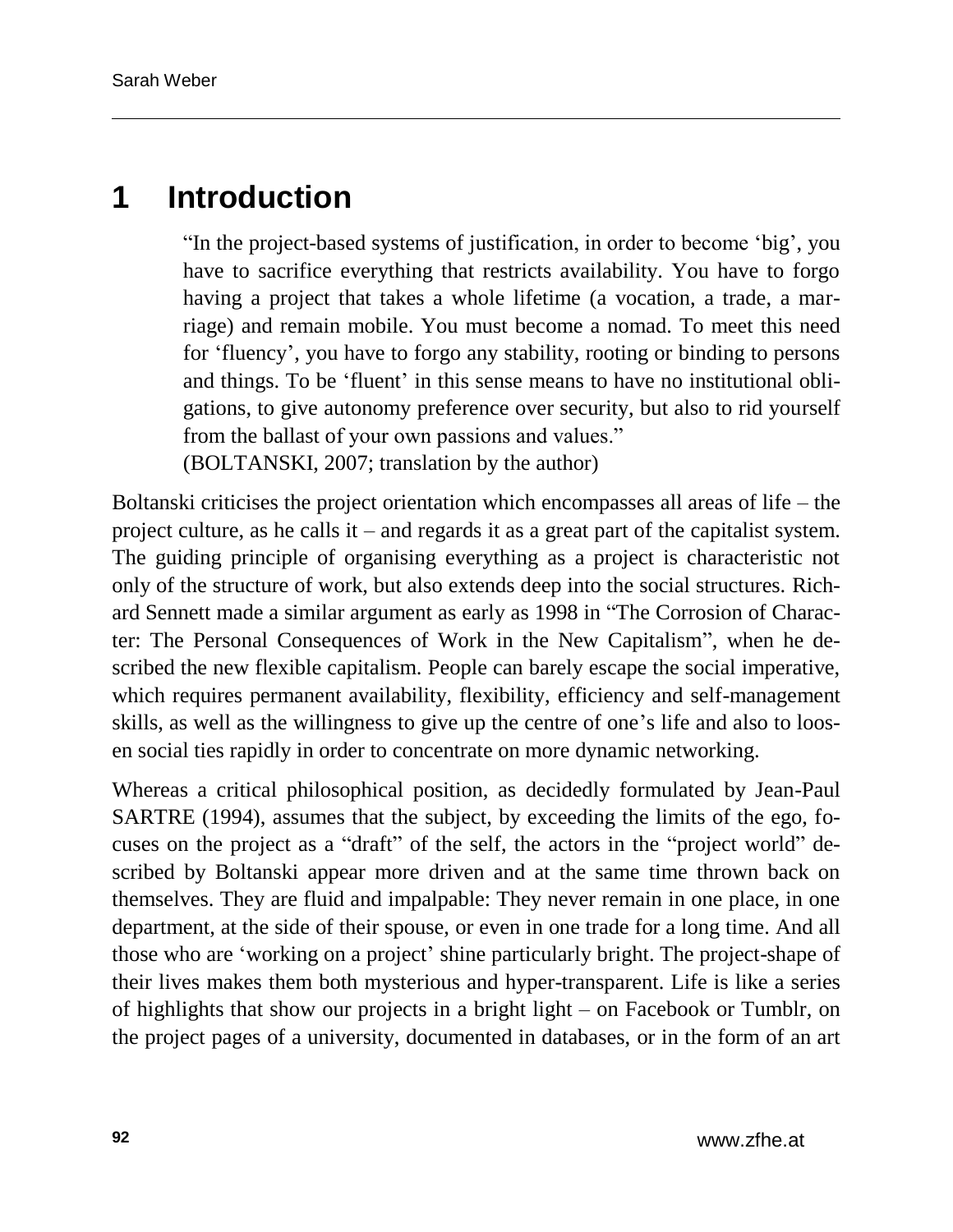installation – which then quickly recede back into darkness. The memories of these highlights fade away, as we move on to the next project.

The impact of this project orientation on science – in particular for research and for the "organisation of scientific careers" (ENDERS, 2003, p. 253; translation by the author) – has been discussed intensively since Bologna and the advent of new public management in higher education (e.g. SAMBALE et al., 2008; MÜNCH, 2014). Since the dependency of universities on third-party funding for research has increased drastically, we could speak of academic projects in a narrower sense: "Despite the differences between organisational forms and types of research, which differentiate universities, research institutes and companies, one can observe that in all research-driven organisations, research, at least in certain disciplines, is performed in the form of a project" (BESIO, 2009, p. 18). These projects – where they are financed by third-party funds – are evaluated at different times, checked in terms of their quality and often brought to a more or less dignified end with frantically prepared final reports. Successful project management is now essential for a scientific career – or, vice versa: a scientific career is also a sign of successful project management.

Various authors have analysed the term 'management', especially in the context of quality management, which has captivated companies and institutions globally. In the meantime, 'managing' has spread like a rhizome; it has made us 'entrepreneurs' of our own lives. By managing our emotions, shaping our health, and maintaining our work/life balance, we achieve the highest quality of life – or at least we hope so. Here, Foucault's "technologies of the self" find their interim peak (cf. BRÖCKLING, 2000). Consequently, the qualification curricula within the scientific community now feature a variety of courses on project management, higher education management, education management, risk management or process management.

I have worked not only as a scholar and in the field of *higher education management,* but also as a freelance consultant for master's and PhD students for almost 10 years. I help them to plan, prepare and conduct (mainly, but not exclusively,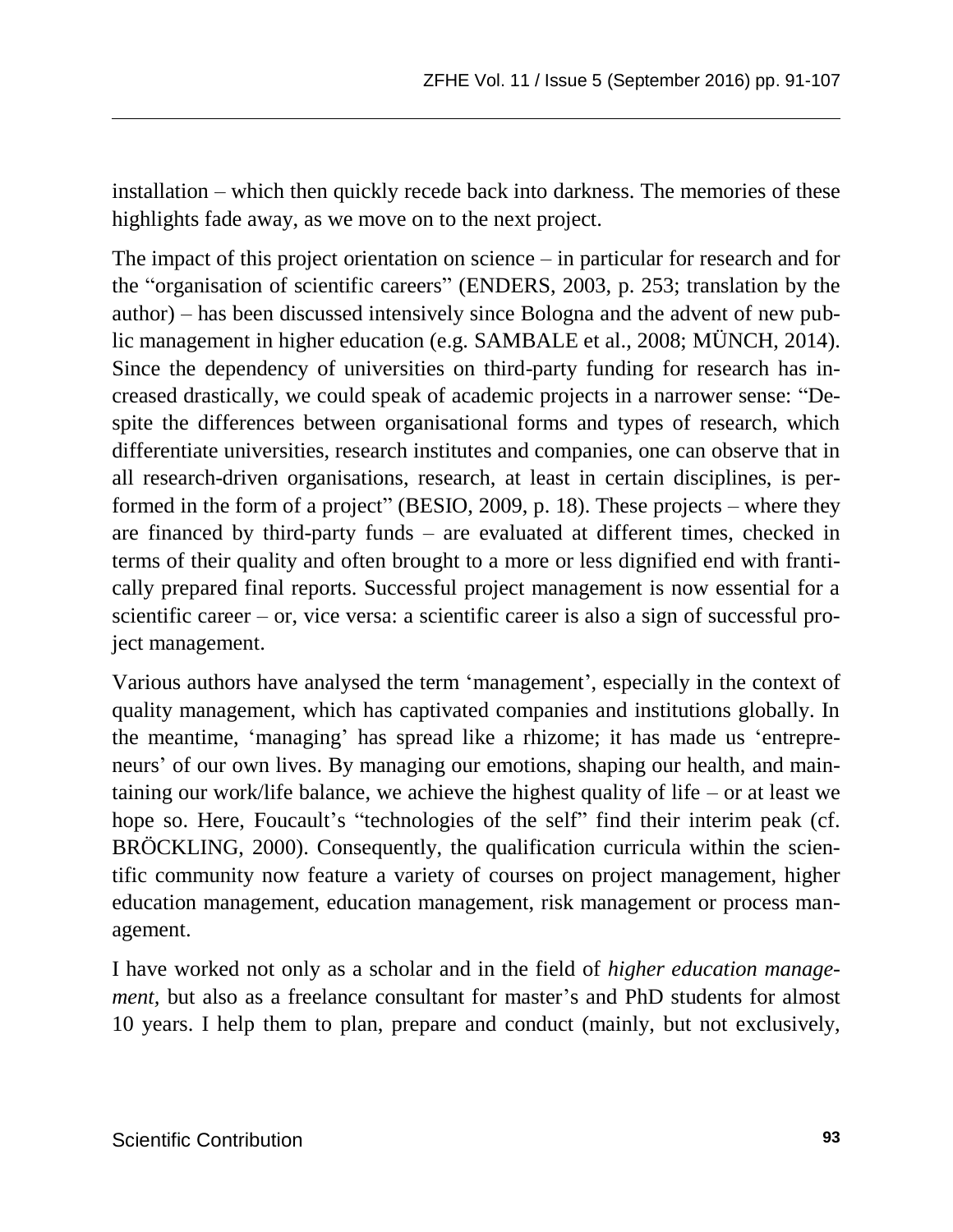qualitative social) research. Among other things (e.g., studies about the working conditions and career planning of early career scientists), this article is based on the reflection of this wide range of experience, which can be exemplified by one concrete incident: Together with a colleague<sup>2</sup>, I held a course entitled "Managing a PhD as a project" in 2015. Although the title was implicitly marked with a question mark, it turned out that some participants of this course – doctoral candidates at various stages of their 'project' coming mainly from the social sciences and humanities – were hoping for panaceas for their own time management and suggestions for the best project management software. In short, they were looking for the smoothest way to complete a PhD. The workshop, however, was instead designed to view a PhD literally as a project, that is as a draft. It was about reflecting on their own and others' claims about the 'PhD project' and to become aware of the struggles within the area of tension resulting from these claims. Planning a career in science is not only a challenge for the PhD student; there are many others involved. The course addressed the complex field of meaning and knowledge practices which the PhD students have to navigate. Since the aim was to present and discuss another form of knowledge about 'scientific projects', the course ultimately did not meet every expectation. Some of the PhD students concluded that we were clearly not 'experts' in project management. The knowledge offered in the course about the logics and challenges of academic structures seemed less useful to them, since they *just* wanted to *manage* their PhD, which became evident in the subsequent evaluation of the workshop. One person wrote, for example, that he or she would have wanted less "self-reflection" during the workshop.

The aim of this article is to analyse the consequences of the understanding of scientific work as project work that is implied in the attitudes of these early career researchers. In contrast to this, an alternative concept of qualification strategies is developed here. First, I clarify why MECHERIL's (2008) notion of "competencelessness" (translation by the author), that he originally introduced in the context of

 $\overline{a}$ 

 $2$  The workshop was designed and carried out together with Wolfgang Halbeis, University of Education Karlsruhe. The title of the workshop was predetermined.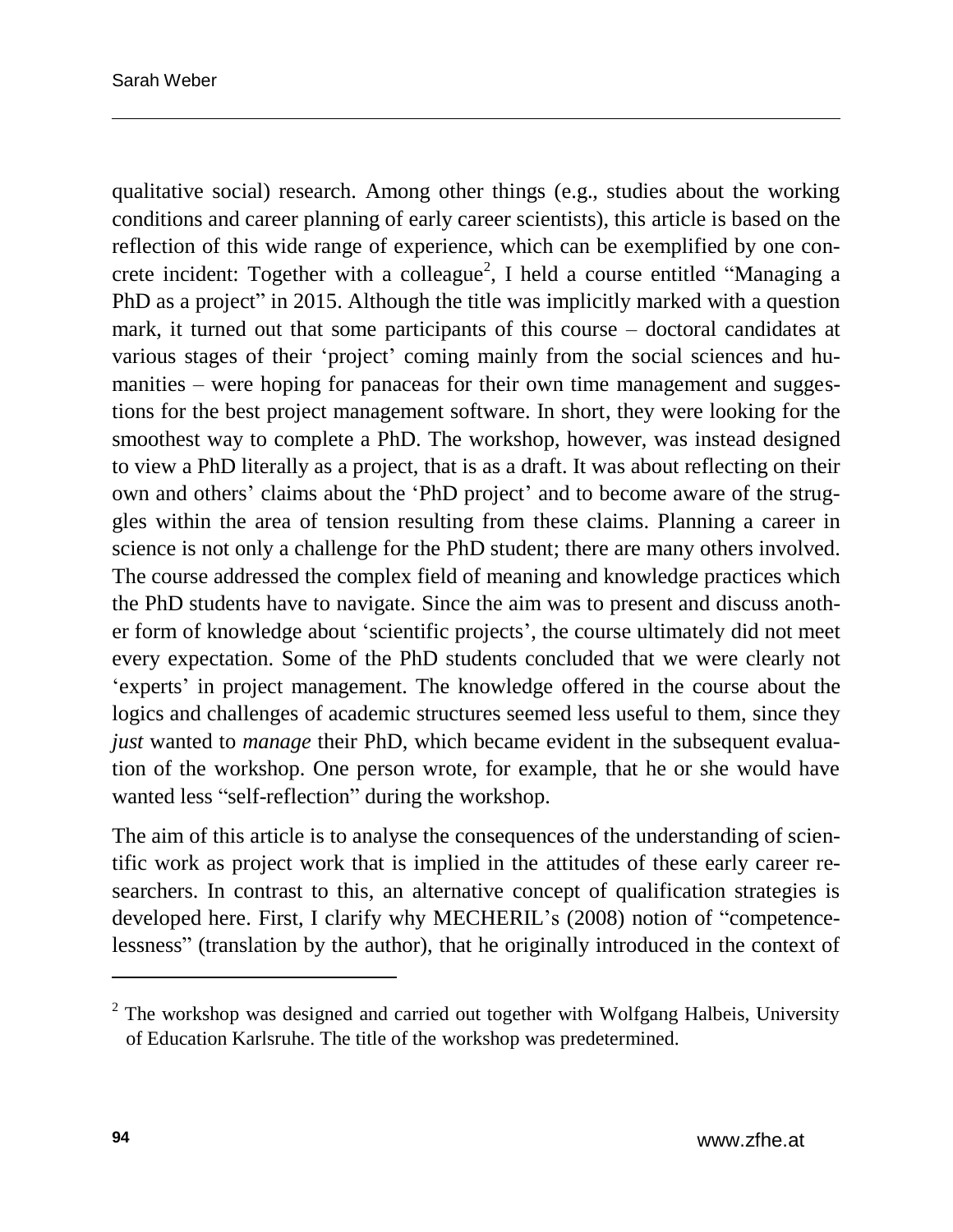intercultural trainings, should be applied in education courses for early career researchers. I argue that in the context of qualifying strategies, existing criteria for a 'successful PhD' should be reconsidered, rather than being blindly reproduced in seminars or recommended literature. Clearly, systematic empirical research about training programs and counselling for PhD students has to be conducted in the future. I would like to stimulate qualitative social research in this field by establishing a theoretical frame as an impulse.

The second part of the article shows that the larger social context, in which the next generation of academics will teach and conduct research and other activities, must not be excluded during training. In a third step, recommendations are made as to which aspects could be discussed in training in the early academic socialisation phase, in order to counter the risk of getting lost in management rhetoric. This leads to the conclusion that we cannot avoid the compulsion of a project-shaped life, as described by Boltanski. Nevertheless, the scientific socialisation should be considered as an act of self-design in the pursuit of knowledge – as an exercise in joint autonomy, as it is defined here: an autonomy continually unfolding in a future self which is not detached from community. Autonomy is not considered as irresponsible "fluency", as criticised by Boltanski. On the contrary, it is redefined as emancipation from the compulsion to manage the PhD phase in the sense described above.

### **2 A plea for competenceless competence, or "how do you successfully complete a PhD?"**

"[…] I therefore still risk thinking raw thoughts, which would otherwise be given up by most people very early due to a superior control mechanism, which is called university, especially during the time when they are  $-$  as they are called – assistants. It is clear now that science itself is neutered and sterilised through these control mechanisms in the different areas to such an extent that it then needs what it itself frowns upon to be able to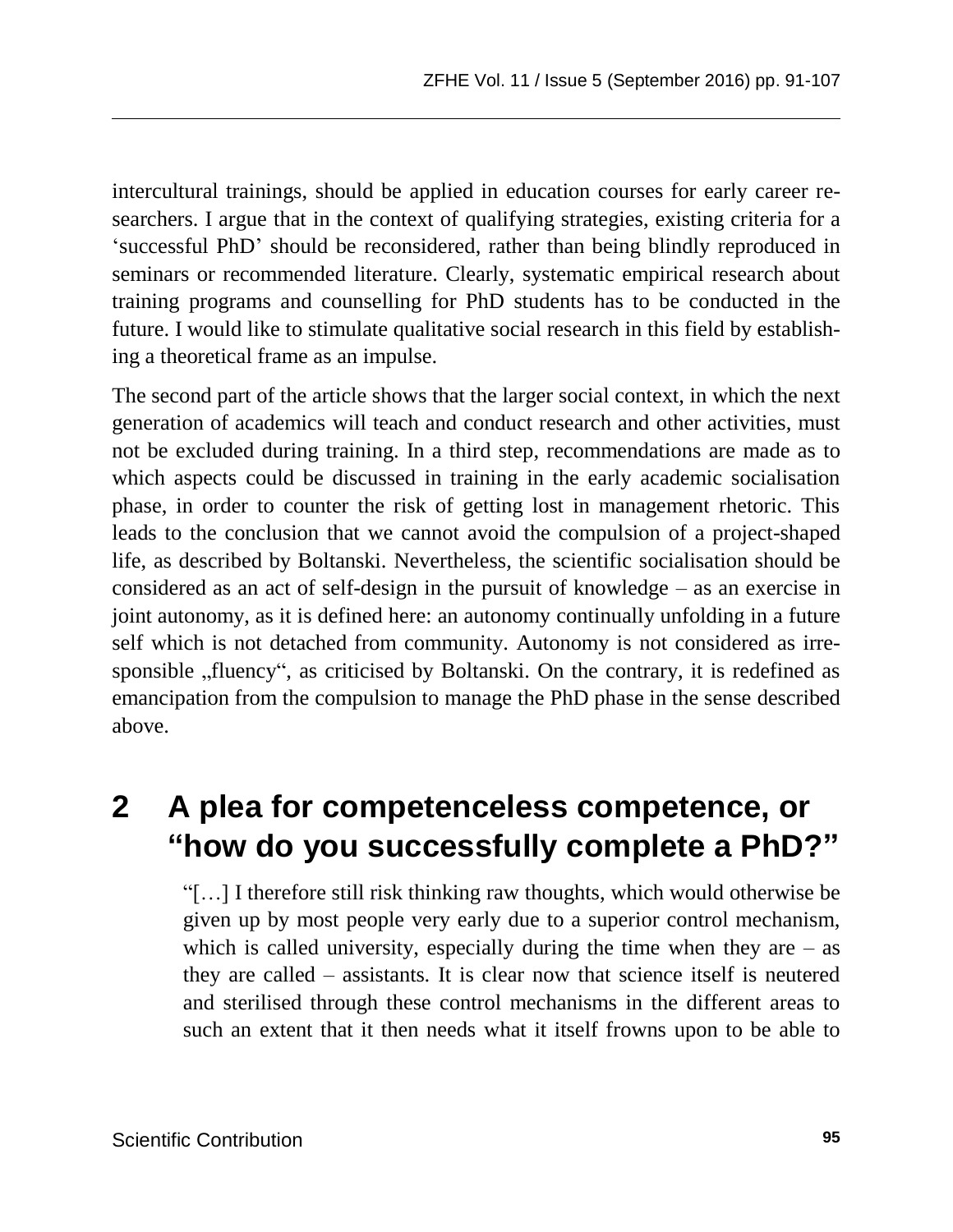keep up at all." (ADORNO, 2013/1969, p. 135; translation by the author)

"*Advice for successful research: A guide for Bachelor*'*s, Master*'*s and doctoral students*"; "*Successfully doing a PhD: Advice for PhD students from those who have obtained a PhD*"; "*The basics of doing a PhD: The PhD primer*"; "*Writing your dissertation in fifteen minutes a day*": These are just a few of the books which doctoral candidates use to prepare themselves for the difficult period of writing their thesis. In "*The road to the doctorate. Strategies for the successful thesis*", KNIGGE-ILLNER (2009) notes that PhD students enter the labour market late and therefore are also integrated into society at a late stage. These two major factors in their "identity and self-esteem" are therefore lacking (ibid., p. 32). Knigge-Illner refers to newer theories on the construction of identity: "Identity is, in this sense, considered to be a 'project design of one's own life', which is valid for a period of time. This approach seems better suited to be transferred to the situation facing doctoral students than the conventional approach." (ibid.) Here, even *identity* is treated as a project, as a special task for psychosocially burdened doctoral students to stay balanced. BOLTANSKI (2007) has also noted: "[T]he individual finds a minimum of identity in his projects, which he can always bring to bear when in danger of fragmenting." (translation by the author)

Herein lies the danger of such an approach to 'helping' early career researchers<sup>3</sup> managing their so-called identity crises by promoting clear-cut recipes for successfully completing a PhD. In his plea for "competenceless competence", MECHERIL (2008) gives the example of intercultural training, in which the knowledge conveyed in the training by speakers and presenters can cement hierarchical and/or stereotypical ideas rather than breaking them by most notably transporting 'man-

l

<sup>&</sup>lt;sup>3</sup> This article defines early career researchers mainly as PhD students who do their own research in order to achieve a PhD. In this context, I exclude post-doc researchers, moreover, it seems to be difficult to define the "postdoctoral phase" (see KAUHAUS, 2013, pp. 58-62).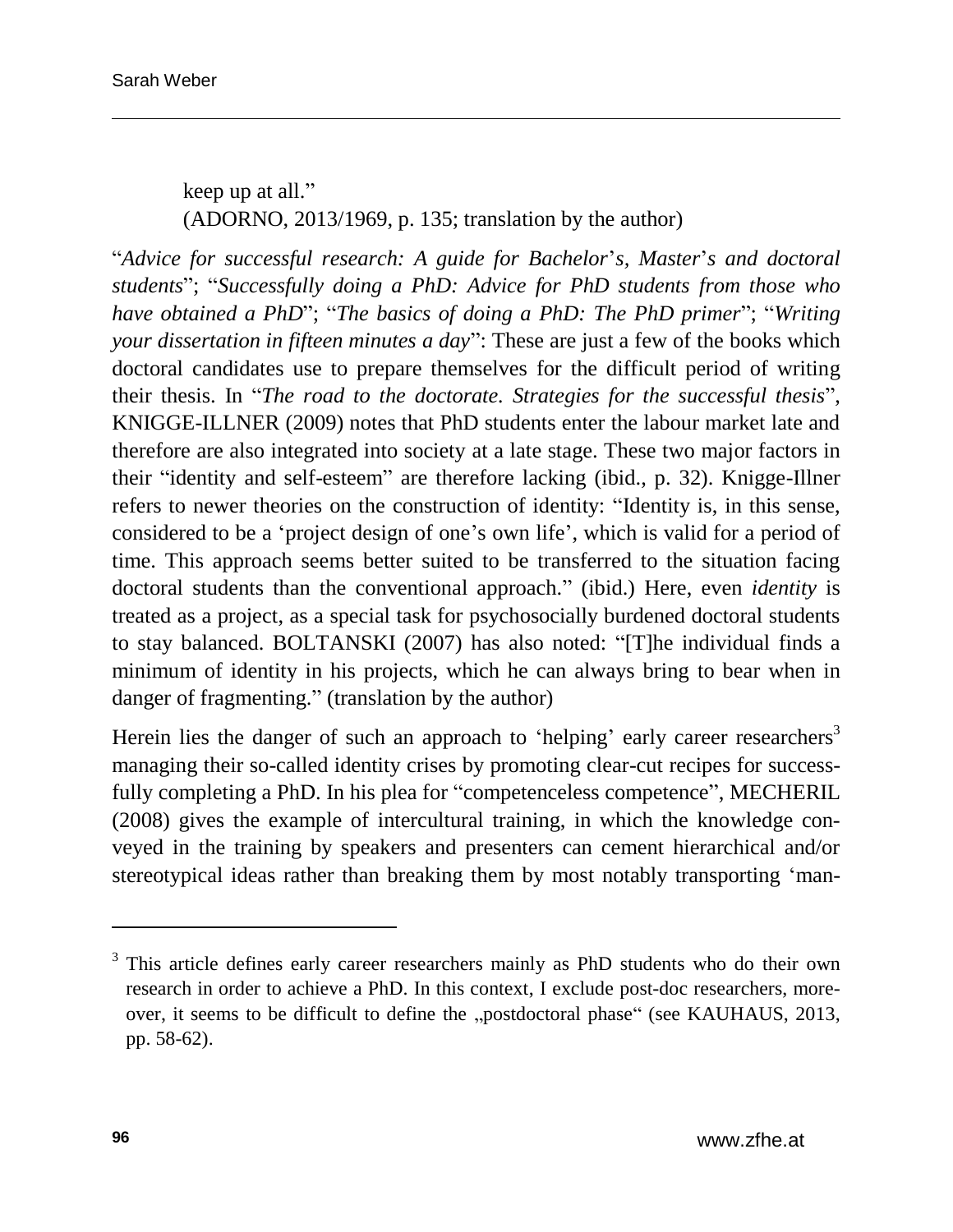agement' knowledge about the so-called problem groups.<sup>4</sup> This clearly calls into question the whole setting of a training when the context of the training itself is excluded. For Mecheril, this would include the racism found in everyday encounters or in institutions, for academic socialisation (e.g., soft skills training), it would mean not mentioning the inherent logics of the academic system, particularly the logics which lead to self-precarisation or to social barriers in academic settings. In an interview, the philosopher BYUNG-CHUL HAN (2014) refers to a similar aspect in connection with academic knowledge production:

"Scientists do not reflect the social context of science today. They do positive research. All science takes place in a power relationship. In a power relationship, a new capability generates new knowledge, a new discourse. Knowledge is always embedded in a power structure. Positive research can easily be conducted without realizing that it is subject to this power, and without reflecting on the context-based nature of knowledge." (translation by the author)

Many different questions that arise from these considerations have already been partially converted into concrete research issues in different studies over the past years: What does it mean to be 'competent' in the academic system? What are the hidden factors of an academic career? Is it possible to reflect on these aspects in training for PhDs if these factors are an important key to a very exclusive field (e.g., women, persons of colour and persons with a working-class background are still underrepresented in many higher education contexts)?

One alternative could be to include one's own knowledge limitations in such training in the academic system, as well as to reflect on the context of knowledge production (e.g., what it means to complete a PhD within institutional conditions) as part of the context of our academic practices.

l

<sup>&</sup>lt;sup>4</sup> For the general criticism of the concept of competence, see GELHARD, 2012.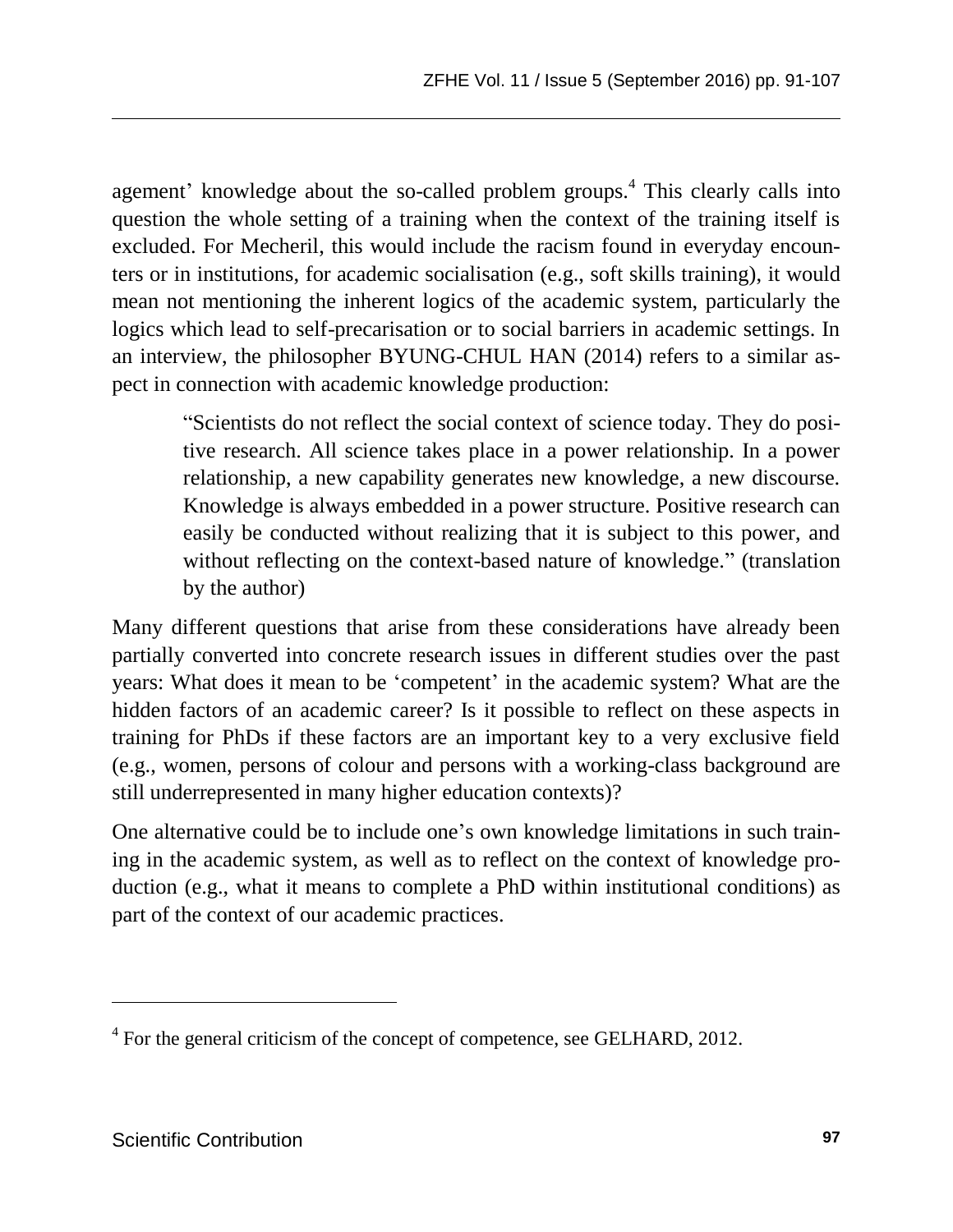The **first consequence** of these considerations is that the definition of 'successfully completing a PhD' in terms of qualification measures needs to be reconsidered. Currently, the measurement of scientific success refers clearly to the logic of New Public Management and therefore applies technocratic terms and standardized criteria based on efficiency: finishing your PhD quickly, top grades, awards for your work, a renowned publishing house or a high citation rate sometimes convey a false sense of (self-)security that aspiring researchers have 'managed' the 'project' successfully. However, a successful or high-quality PhD does not necessarily have to be understood as a brilliant, self-contained, and 'all-round' solo work. It could be understood in the sense of the American anthropologist George Marcus, who noted in an interview with Paul Rabinow: "Based on my experience supervising dissertations, I think they should be governed by a theorem of reasonable and responsible incompleteness." (RABINOW et al., 2008, p. 82) Although he was referring to field work in particular, his insights can also be applied to other kinds of research, such as non-empirical research. Rabinow and Marcus agree that the brilliance of a piece of work is in the process and discussion with others within a scientific network and not in a self-satisfied 'lone wolf' who can only think and live from one assessment to the next, in a system where raw thoughts are not particularly popular – and for which no space is given in exams.

On the other hand, the concentration on networking could lead to a new form of immaturity because aspiring researchers must always be thankful to those who have held their hands, who have given them a place in the institution, for the supposedly critical opinion of the appointments committee or for any assistance that has 'facilitated' the project. Rebellion and opposition rarely thrive here because one relies on the sustainability of the network and on the ability to establish interdisciplinary cooperation. GANNON (2011) notes that "the end of the individual researcher" may have come because now the ability to work in a team is needed in research projects. This creates pressure "to have project management, personal interaction, communication and finance management skills". Critically, he asks, "Can all of this be included in the training of a PhD?" (ibid., p. 25) One additional problem of focussing too hard on one's networks could be that many early career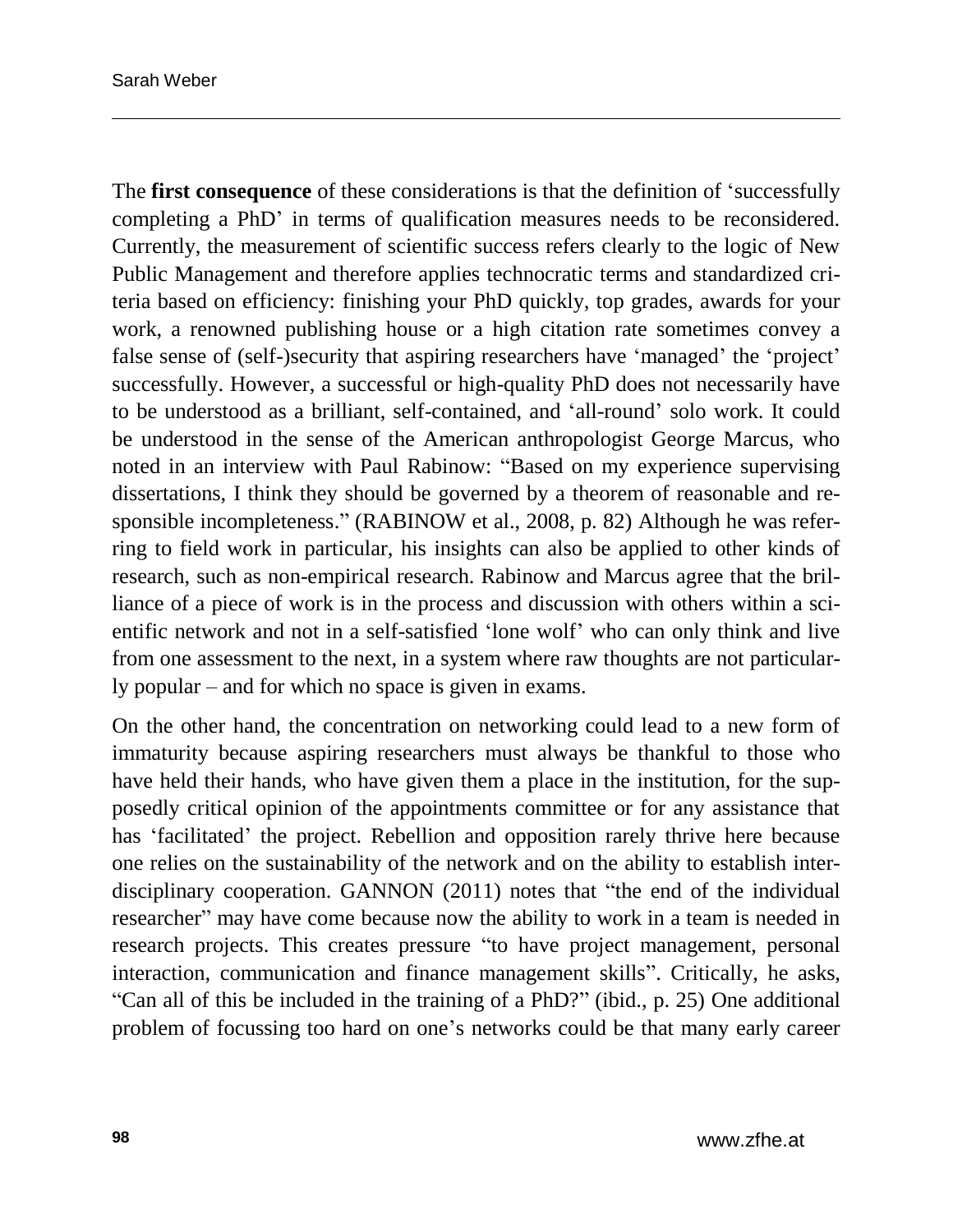researchers are convinced that they can only make the next career move with the help of *others*, not through their own efforts or skills. In this context, KLINKHAMMER & SAUL-SOPRUN (2009) speak of the so-called "Impostor syndrome", which is widespread in science.

### **3 Working in academia as self-realisation?**

"Looking more closely at the group of those who fall under the term of excellent 'young scientists', those are affected primarily who, while they have to fight for their existence in science departments, are also ensuring the normal functioning of the university  $-$  as a cheap (to varying degrees), committed group, often working on the edge of self-exploitation. In the pool of potential or even actual precariat, postdocs find themselves in the service of so-called 'reputable' professors or project sites, postdocs without long-term career perspectives in projects or institutions, senior lecturers in the hope that they will obtain permanent service contracts after several trial years, as well as hundreds of teachers who have to eke out their existence with one or two teaching assignments per semester or year."

(BABKA, 2015; translation by the author)

So, early career researchers and young academics seem to be in a phase of "selfprecarisation", which is not to be underestimated. In this respect, I agree here with Knigge-Illner's argument that the identities of doctoral students are vulnerable – but I would draw a different conclusion from it. The doctoral candidates are at risk both materially and socially. At the same time, they tend to idealize science and think of it as a process of "self-fulfilment" (cf e.g. ARCHER, 2008) to create a counterweight to the endangerment of the self. Thus, they normalize their living and working conditions as a desirable state for themselves and others. "Perhaps those who work creatively [...] are subjects that can be exploited so easily because they seem to put up with their resident and working conditions eternally due to the belief in their own freedom and autonomy, due to self-realisation fantasies. In a neoliberal context, they are exploitable to such an extreme that the state even pre-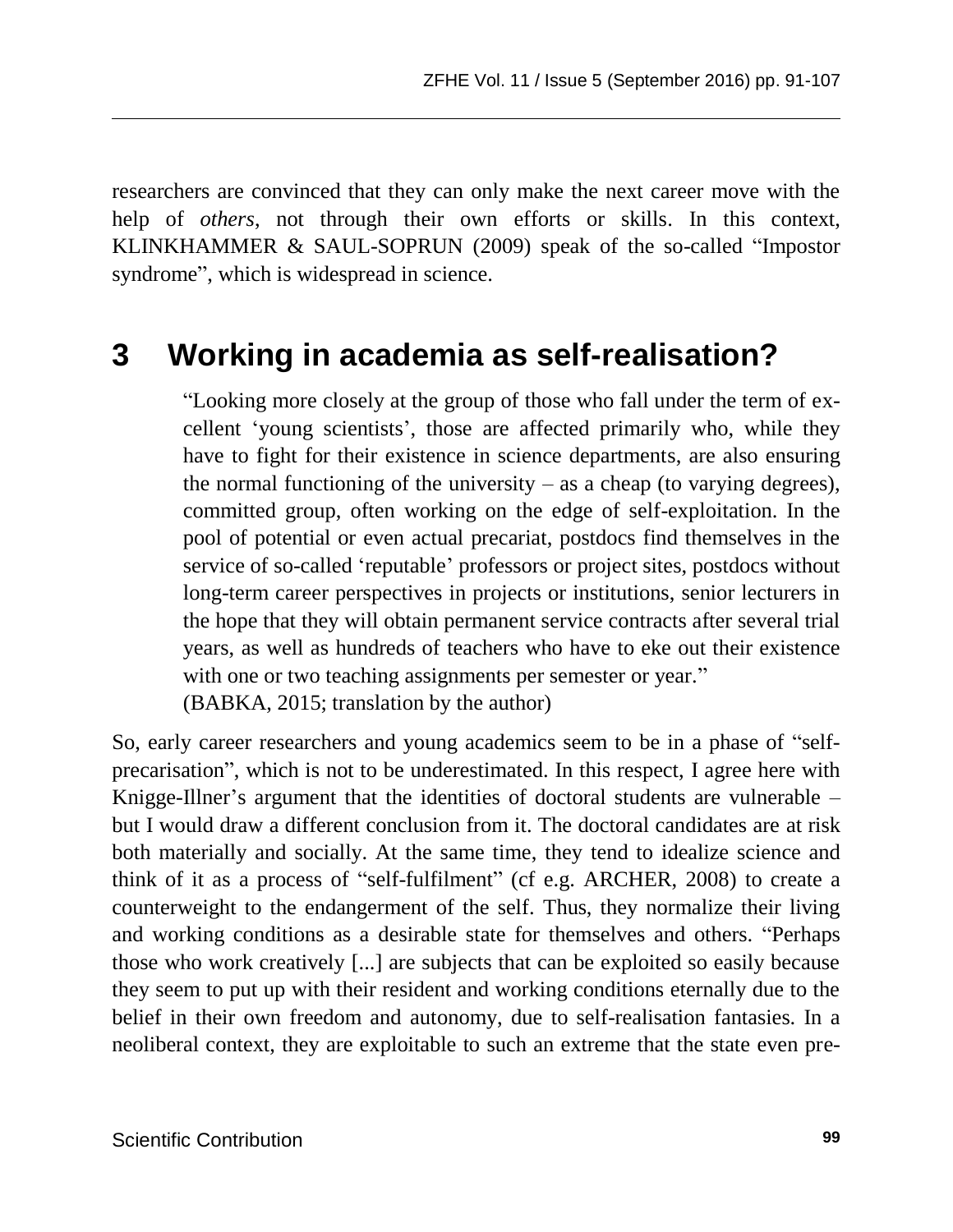sents them as role models", notes the political theorist Isabell LOREY (2006). Being successful in academia, as ARCHER (2008, p. 400) shows in her qualitative study about 'younger' academic workers, means to constantly (re)produce and present "evidence of your worth as a scholar" – as one of the respondents states. This constitutes the particular ambivalence of scientific work, which is perceived as "social privilege" (BEAUFAŸS, 2015, p. 40). Therefore, a career in this field appears particularly attractive: precisely because access to this field of work is so exclusive, science becomes stylized as one's life's work, to which, from the point of view of scholars, there can be no current nor future alternatives, as the sociologist Beaufaÿs shows in her study. The empirical basis of her study consists of interviews with scholars and persons at the management levels of centres of excellence in Germany. Her findings show that the concept of oneself as a "24-hour scientist" (ibid., p. 54) affects academic socialisation in a way that compels individuals to set clear priorities for science as a life plan. They must continuously think about the next career step and have to be eager to reach it as soon as possible: "The ticket to a scientific field is not a thesis, but the inner attitude that is recognised by the others." (ibid., p. 55) Courses and workshops which teach researchers and lecturers how to 'manage' the balance between life and work actually conceal the fact that living and working – a common narrative amongst BEAUFAŸS' respondents – must be inextricably linked in higher education contexts to have any chance of a career in the higher education system.

What could the **second consequence** of this critical analysis be if the goal for young scholars and early career researchers is to be 'fit to do a PhD'? I would not suggest rejecting further training or 'reading advice', but these elements should not simply support the practitioners in their self-management. Instead, it is necessary to use critical dialogue to discuss not only the success of projects but also the *dialectics* of project work: the complex relationship between institutional control on the one hand, and one's own commitment to a research topic on the other.

'Institutional control' in the science system is based on implicit rules which should be assimilated by early career scientists in order to ensure that they behave in the proper way to have a career in their discipline. It is nearly impossible to escape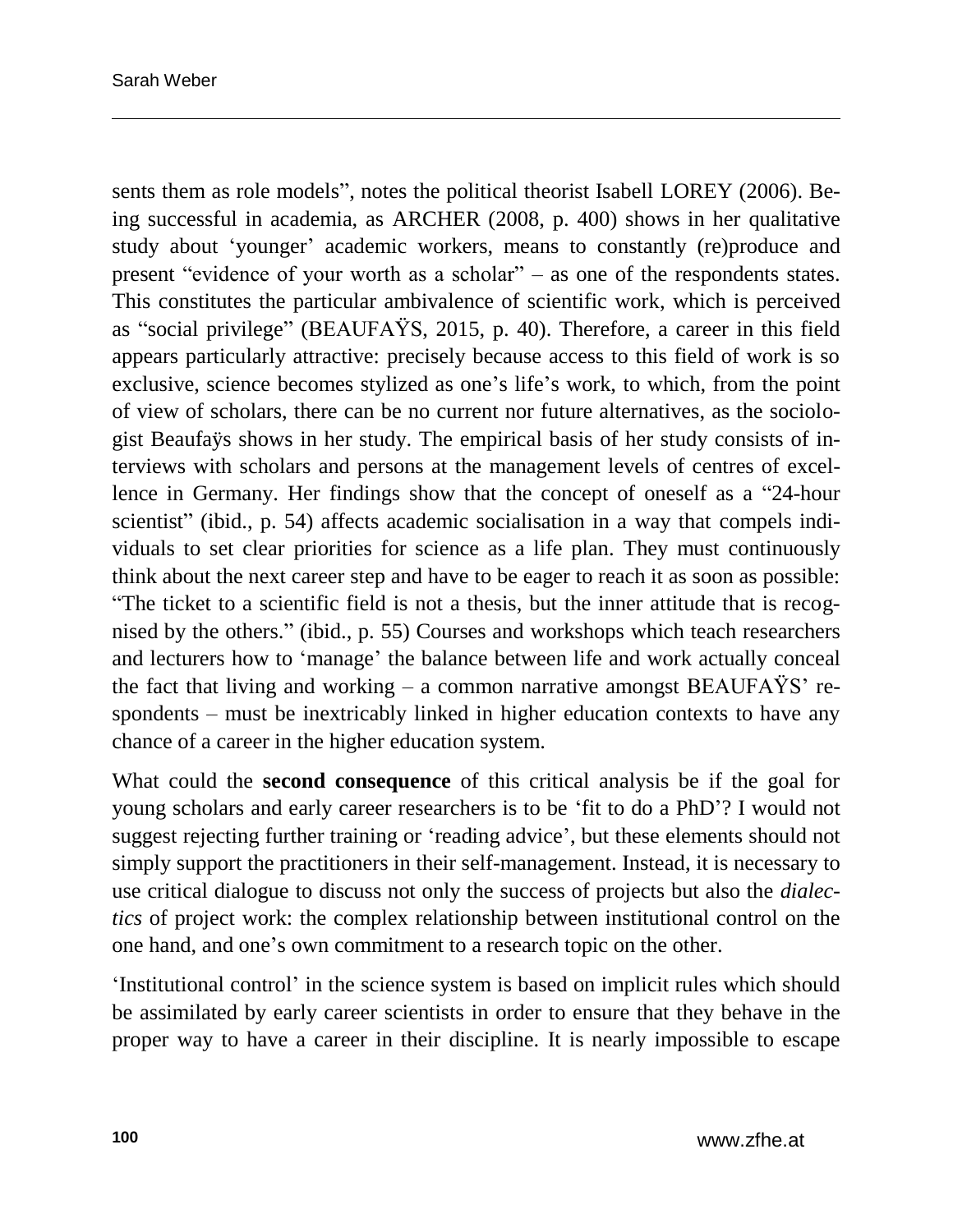these implicit rules, which is evident, for example, as soon as one climbs the first rung of the scientific career ladder to attain the position of a "mentor". As a mentor in academia, you teach, as Jo REICHERTZ (2003, p. 363) notes, "novices"

"which questions work 'best' with which procedure, which are topics for third-party funds, which are not really 'scientific' methods, how to deal with one's own group, but also with opponents and the particularly unpleasant renegades, who, when and where you can praise or criticise, in which institution you are engaged and how to behave there, how you raise third-party funding and how you can achieve your own goals within your institution." (ibid: p. 363; translation by the author)

Instead of repeating such advice, why not focus on new forms of solidarity, possibilities for participation and spaces for self-reflection within the science system (cf. BABKA, 2015), for example in higher education research? Conducting research on these practices may help to understand which contexts encourage scientists to identify with universities and research institutions and which do not. The economist and organisational developer AHLERS-NIEMANN (2008, p. 132) warns that "universities have lost any playful traits" (translation by the author) and are no longer spaces for critical questioning. In order to be places that provide opportunities for young scientists – and one should include students here – it is necessary to reform the project shape of science insofar as doctoral students, and researchers in general, must have space to be autonomous, to decide for themselves when a research project begins and when and if it ever ends – in Marcus' "sense of reasonable and responsible incompleteness". This may sound cynical in times of fixedterm contracts in higher education and research. Above all, however, scientists must not be subjected to the dictates of project culture. The logics of the system should no longer be hidden in recommendations for a 'successful' PhD or reduced to the vocabulary of 'identity crises' or 'stress management'.

As a consequence of revisited qualifying strategies, "mentors" or lecturers in further education could adapt their advice such that they do not coach doctoral candidates to success by teaching them to manage their time and themselves, only to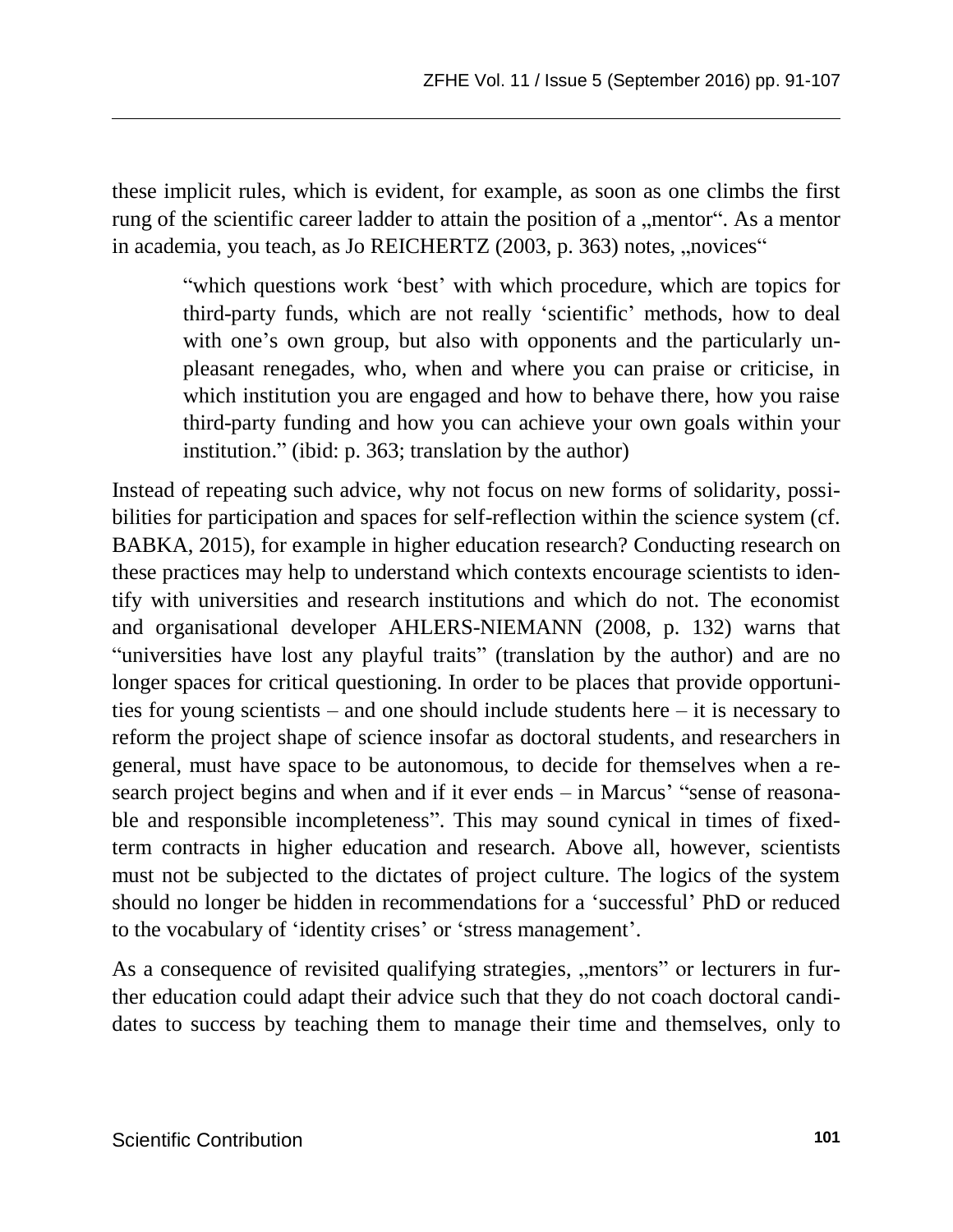establish themselves in the system of exploitation so aptly described by Babka. Instead, they could provide impulses when it comes to discussing conditions for success as well as obstacles, such as the violent or humiliating communication in daily scientific operations (cf. e.g. KRAUSS et al., 2015), sometimes based on a "culture of devaluation" (KLINKHAMMER & SAUL-SOPRUN, 2009, p. 171; translation by the author). This culture hits scholars at an early stage in their career particularly hard. The pressure to optimise one's self and to complete projects both successfully and as rapidly as possible is steadily growing (see, for example, the empirical findings of SCHÜTZ et al., 2016, pp. 75-79). At the same time, the German Council of Science and Humanities sees the danger of scientific misconduct as a side-effect of this development (WISSENSCHAFTSRAT, 2011, pp. 30-31). A concept of scientific autonomy is needed to counteract some of this pressure.

### **4 Conclusion**

Wolfgang Rohe, Managing Director of the Mercator Foundation<sup>5</sup>, advocates the specific qualification of doctoral candidates and postdocs focusing "on the one hand, on reflection on science itself, on its methods and limits, and on the other hand, on their social role and performance" (2013, p. 79). He suggests that training programs for early career researchers should be adapted to the different life situation of the respective stage of qualification. Rohe leads various academies, such as the "House for Young Scientists" in Jena, Germany, which offer a positive example for the kind of seminars he has in mind. However, a closer look reveals that the training seminars offered there do not entirely exclude "key competences", such as conflict resolution strategies or "time and self-management for scientists". This shows that many coaches and trainers stick to management terms and logics, thereby meeting the demands of early career researchers who are planning their academic careers.

l

<sup>&</sup>lt;sup>5</sup> The Mercator Foundation is an important German research funding organisation.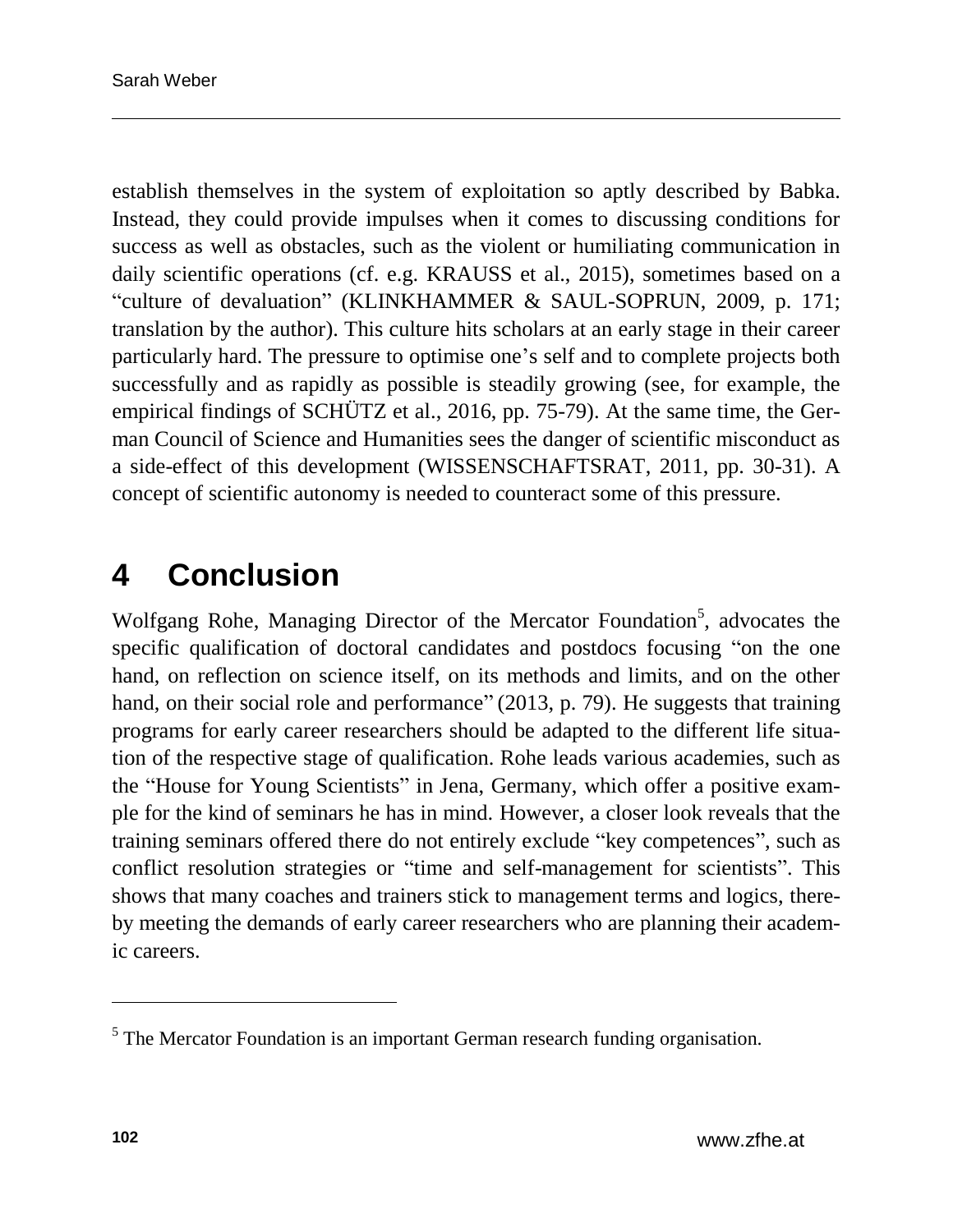However, Rohe highlights an important challenge: The view of science as a frame of reference creates new possibilities for research, such as new forms of scientific autonomy. Autonomy upon completion of a PhD does not mean becoming entirely independent of the judgement of the scientific community or openly rebelling against the scientific work of one's supervisor. Here, autonomy means breaking down the illusion that we can manage everything and everyone in our lives. This could mean – in line with the introductory quotation by Boltanski – that one maintains the "ballast" of one's own passions. We need a kind of *joint autonomy*: an understanding of what it means to be an early career researcher who is subject to a particular institutional control, for example, and therefore shares certain experiences with other early career researchers in similar situations. If we agree with Boltanski, PhD students should constantly re-evaluate their own values and ideas in view of the institutional settings in which they conduct their research. Thus, rather than freeing oneself from these passions and values, it could be more fruitful to become *autonomous* together with other early career researchers and thereby to redefine the network idea in science. I am not arguing for a return to the concept of the individual researcher, nor am I simply assigning magical power to teamwork; rather, I am convinced that it is time to completely rethink the socialisation of academics.

How can the core ideas elaborated above be taken up and implemented in training programs for PhD students? Which contents should be further investigated and worked out together? For trainers and coaches, it could mean promoting one's own "competenceless competence" in order to make clear that there is no perfect or simple way to manage the PhD as a project. Within courses, concepts from project management may be discussed at a practical level, as tools from project management could be deployed to structure the research process and answer important procedural questions (e.g., which stakeholders need to be considered in my work? Which claims do they impose on me and my project? How will I deal with that? How can I find methods which fit the object of my study?). For PhD students, it could mean asking difficult and complex questions, such as: How should I deal with structures, access opportunities and obstacles in the science system? It may help individuals in the early phase of academic socialisation to find a position not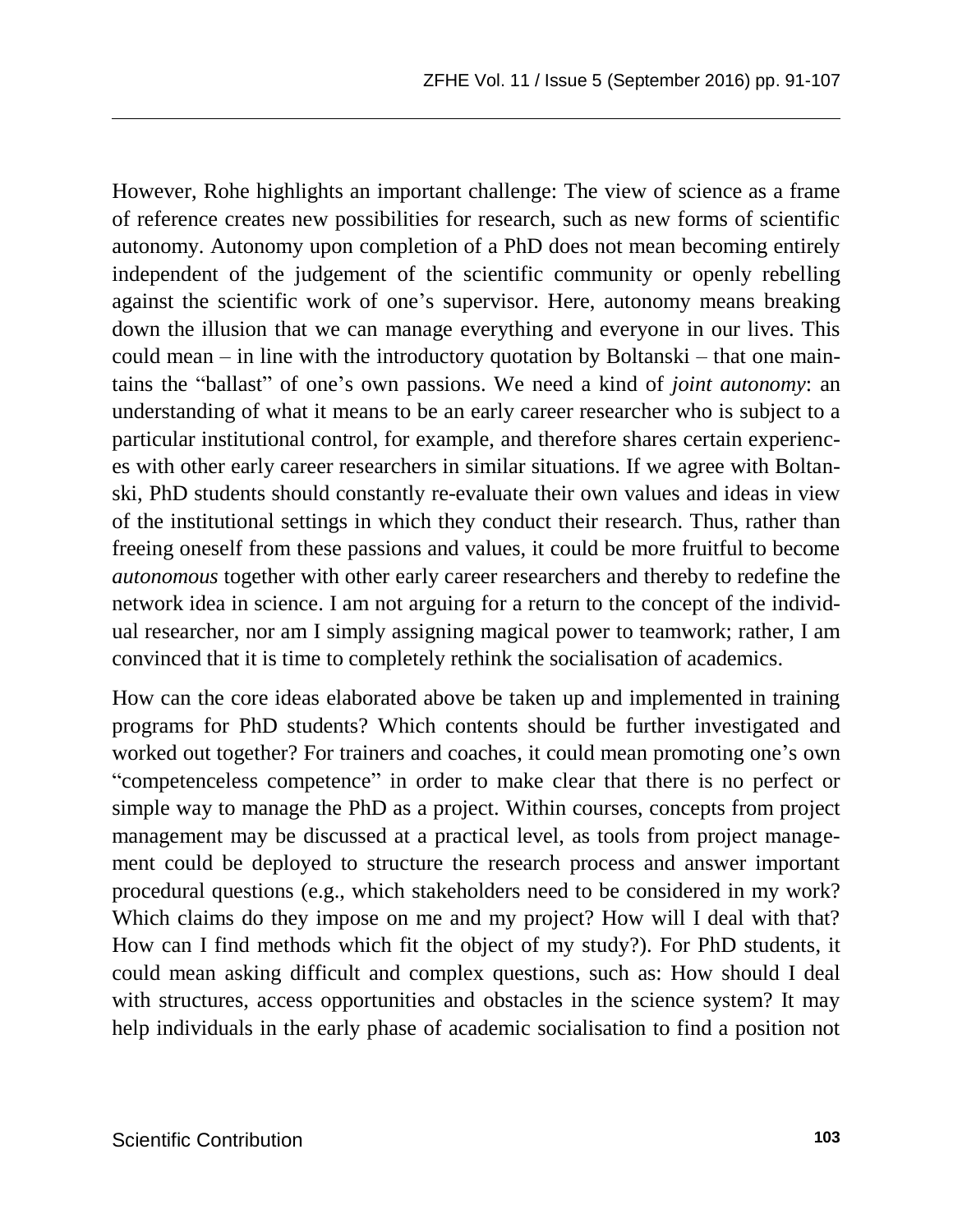only within a topic area or within their own disciplines, but also to determine the social position. Alternating phases of joint discussion, team exercises and selfreflection in training courses for early career researchers could help to develop a concept of "reasonable and responsible incompleteness" that is appropriate for the different life situations of the course participants.

Thus, one aim of training programs for early career researchers must be to make it clear that having success in academia requires knowledge about the social practices and political strategies that can provide access to a field of work that increasingly builds on management logic. However, the consequence of these considerations cannot be that project competence is taught in further education programs for scientists. This would simply further encourage the tendency of early career researchers towards self-precarisation. Instead, the various claims that are placed on early career researchers should be discussed with them openly and reflected upon in order to gain ideas about where new opportunities for joint autonomy and questioning-spaces could arise. And at the end of the day, we could perhaps redefine projects as drafts.

### **5 References**

**Adorno, T. W.** (2013/1969). Erziehung zu Mündigkeit. Gespräch im Hessischen Rundfunk; gesendet am 13. August 1969. In G. Kadelbach (Ed.), *Adorno, Theodor W.: Erziehung zur Mündigkeit. Vorträge und Gespräche mit Hellmut Becker 1959 – 1969* (pp.133-147). Frankfurt a.M.: Suhrkamp.

**Ahlers-Niemann, A.** (2008). University Incorporated – Socio-analytic thoughts on the increasing dominance of market and financial pressures on universities. In A. Ahlers-Niemann et al. (Eds.), *The normal madness in organizations: Socioanalytical thoughts and interventions* (pp.119-141). Bergisch Gladbach: Verlag Andreas Kohlhage.

**Archer, L.** (2008). Younger academics' constructions of 'authenticity', 'success' and professional identity. *Studies in Higher Education, 33*(4), 385-403.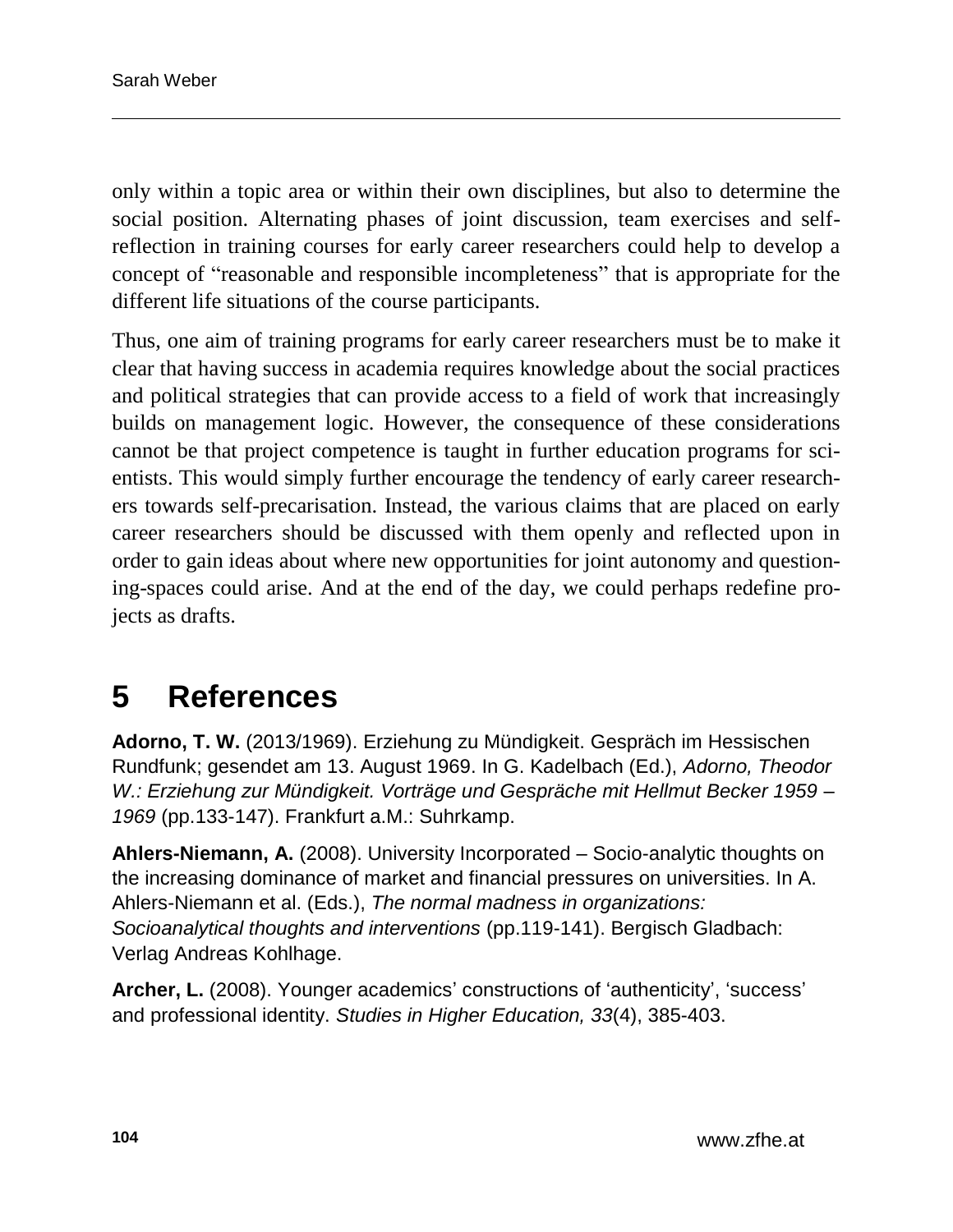**Babka, A.** (2015). *Die Universität und das Prekariat: Über die Unsicherheit der "exzellenten (Jung)wissenschafterInnen" – eine kritische Reflexion*. October 27th 2015. Retrieved December 12, 2015, from [http://gakuplumig.com/2015/10/27/die](http://gakuplumig.com/2015/10/27/die-universitaet-und-das-prekariat-ueber-die-un-sicherheit-der-exzellenten-jung-wissenschafterinnen-eine-kritische-reflexion)[universitaet-und-das-prekariat-ueber-die-un-sicherheit-der-exzellenten-jung](http://gakuplumig.com/2015/10/27/die-universitaet-und-das-prekariat-ueber-die-un-sicherheit-der-exzellenten-jung-wissenschafterinnen-eine-kritische-reflexion)[wissenschafterinnen-eine-kritische-reflexion](http://gakuplumig.com/2015/10/27/die-universitaet-und-das-prekariat-ueber-die-un-sicherheit-der-exzellenten-jung-wissenschafterinnen-eine-kritische-reflexion)

**Beaufaÿs, S.** (2015). Die Freiheit arbeiten zu dürfen. Akademische Laufbahn und legitime Lebenspraxis. *Beiträge zur Hochschulforschung, 37*(3), 40-59.

**Besio, C.** (2009). *Forschungsprojekte. Zum Organisationswandel in der Wissenschaft*. Transcript Verlag.

**Boltanski, L.** (2007). Leben als Projekt. Prekarität in der schönen neuen Netzwerkwelt. *polar, 2*. Retrieved November 30, 2015, from [http://www.polar](http://www.polar-zeitschrift.de/polar_02.php?id=69#69)[zeitschrift.de/polar\\_02.php?id=69#69](http://www.polar-zeitschrift.de/polar_02.php?id=69#69)

**Bröckling, U.** (2000). Totale Mobilmachung. Menschenführung im Qualitäts- und Selbstmanagement. In U. Bröckling et al. (Eds.), *Gouvernementalität der Gegenwart. Studien zur Ökonomisierung des Sozialen* (pp.131-167). Frankfurt a.M.: Suhrkamp Verlag.

**Enders, J.** (2003). Flickwerkkarrieren und Strickleitern in einer prekären Profession. Ein Beitrag zur Nachwuchspolitik an den Hochschulen. In R. Hitzler & M. Pfadenhauer (Eds.), *Karrierepolitik. Beiträge zur Rekonstruktion erfolgsorientierten Handelns* (pp. 253-262)*.* Opladen: Leske + Budrich.

**Gannon, F.** (2011). The End of the Individual Researcher. In G. von Graevenitz & J. Mittelstraß (Eds.), *Netzwerke, Cluster, Allianzen – Wo bleiben die Forscher? Über die Vielfalt der Forschung und der Forschungsförderung* (pp. 21-26). Konstanz: UVK Verlag.

**Gelhard, A.** (2012). *Kritik der Kompetenz*. Zürich: diaphanes.

**Han, B.-C.** (2014). "Tut mir leid, aber das sind Tatsachen". Interview conducted by Niels Boeing and Andreas Lebert. In *ZEIT Wissen* No. 5, August 19<sup>th</sup> 2014. Retrieved October 13, 2015, from [http://www.zeit.de/zeit-wissen/2014/05/byung](http://www.zeit.de/zeit-wissen/2014/05/byung-chul-han-philosophie-neoliberalismus)[chul-han-philosophie-neoliberalismus](http://www.zeit.de/zeit-wissen/2014/05/byung-chul-han-philosophie-neoliberalismus)

**Kauhaus, H.** (2013). Postdoc-Phase als Qualifizierungsphase: Verlust oder Gewinn von Karriereperspektiven? Diskussionsbericht. In H. Kauhaus (Ed.), *Das*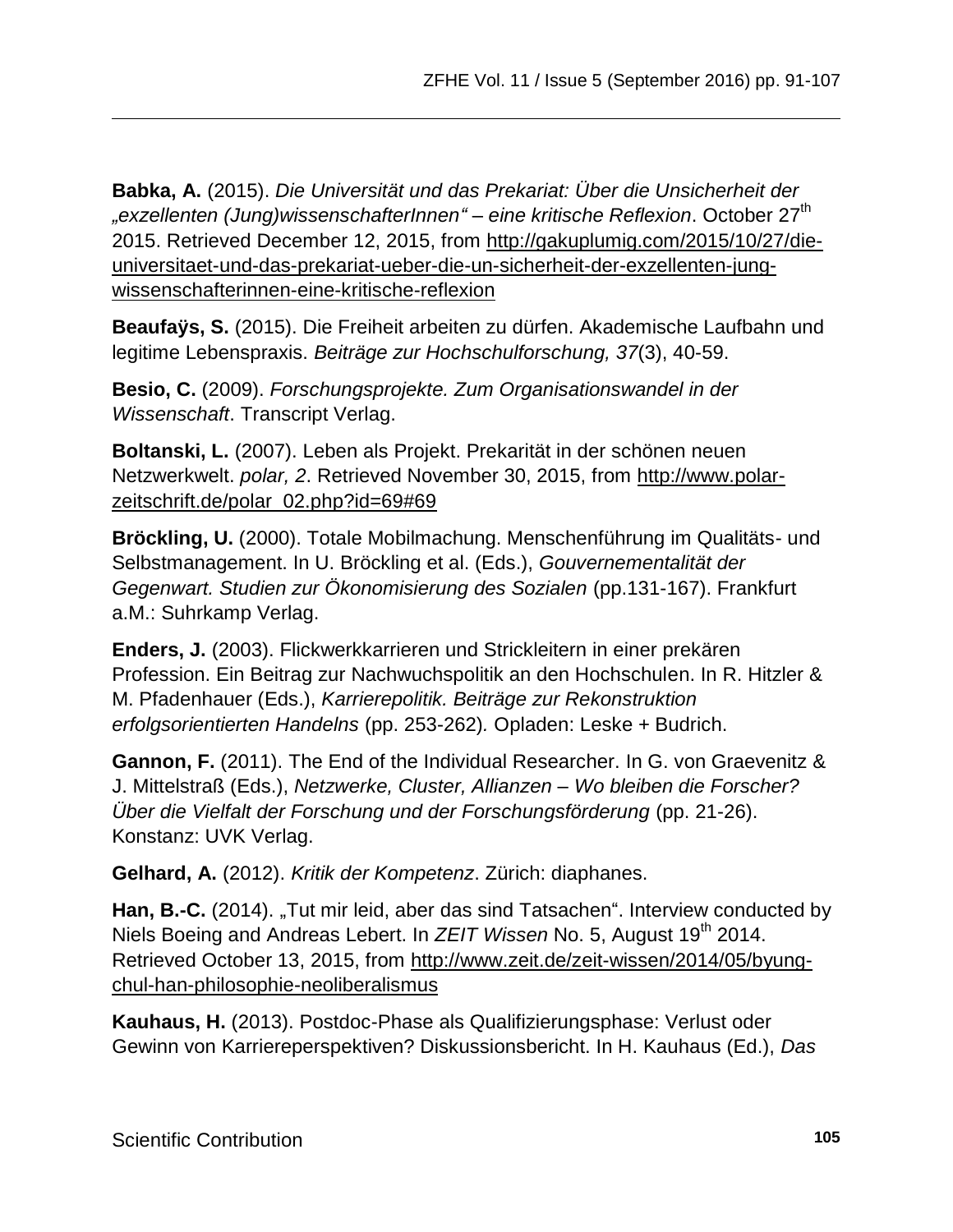*deutsche Wissenschaftssystem und seine Postdocs. Perspektiven für die Gestaltung der Qualifizierungsphase nach der Promotion* (pp. 57-65). Bielefeld: UniversitätsVerlagWebler.

**Klinkhammer, M., & Saul-Soprun, G.** (2009). Das "Hochstaplersyndrom" in der Wissenschaft. *Organisationsberatung, Supervision, Coaching, 16*(2), 165-182.

**Knigge-Illner, H.** (2009). *Der Weg zum Doktortitel. Strategien für die erfolgreiche Dissertation* (2<sup>nd</sup> edition). Frankfurt a.M.: Campus Verlag.

**Krauss, W. et al.** (2015). Can the Postdoc Speak? Ein Erfahrungsbericht aus den Grauzonen universitärer Drittmittelwelten. *die hochschule, 02*, 122-135.

**Lorey, I.** (2006). *Governmentality and Self-Precarization. On the normalization of cultural producers*. Herausgegeben vom europäischen institut für progressive kulturpolitik. 01/2006. Retrieved October 13, 2015, from <http://eipcp.net/transversal/1106/lorey/de>

Mecheril, P. (2008). "Kompetenzlosigkeitskompetenz". Pädagogisches Handeln unter Einwanderungsbedingungen. In G. Auernheimer (Ed.), *Interkulturelle Kompetenz und pädagogische Professionalität* (2nd edition, pp. 15-34). Wiesbaden: VS Verlag für Sozialwissenschaften.

**Münch, R.** (2014). *Academic Capitalism: Universities in the Global Struggle for Excellence*. New York, NY: Routledge.

**Rabinow, P. et al.** (2008). *Designs for an anthropology of the contemporary*. Durham: Duke University Press.

**Reichertz, J.** (2003). Erfolgreich Sozialwissenschaft betreiben. Überlegungen zur Karrierepolitik einer kritischen Berufsgruppe. In R. Hitzler & M. Pfadenhauer (Eds.), *Karrierepolitik. Beiträge zur Rekonstruktion erfolgsorientierten Handelns* (pp. 355- 370). Opladen: Leske + Budrich.

**Rohe, W.** (2013). Die Postdoktorandenfrage als Indikator für Grundprobleme des deutschen Wissenschaftssystems. In H. Kauhaus (Ed.), *Das deutsche Wissenschaftssystem und seine Postdocs. Perspektiven für die Gestaltung der Qualifizierungsphase nach der Promotion* (pp. 77-80). Bielefeld: UniversitätsVerlagWebler.